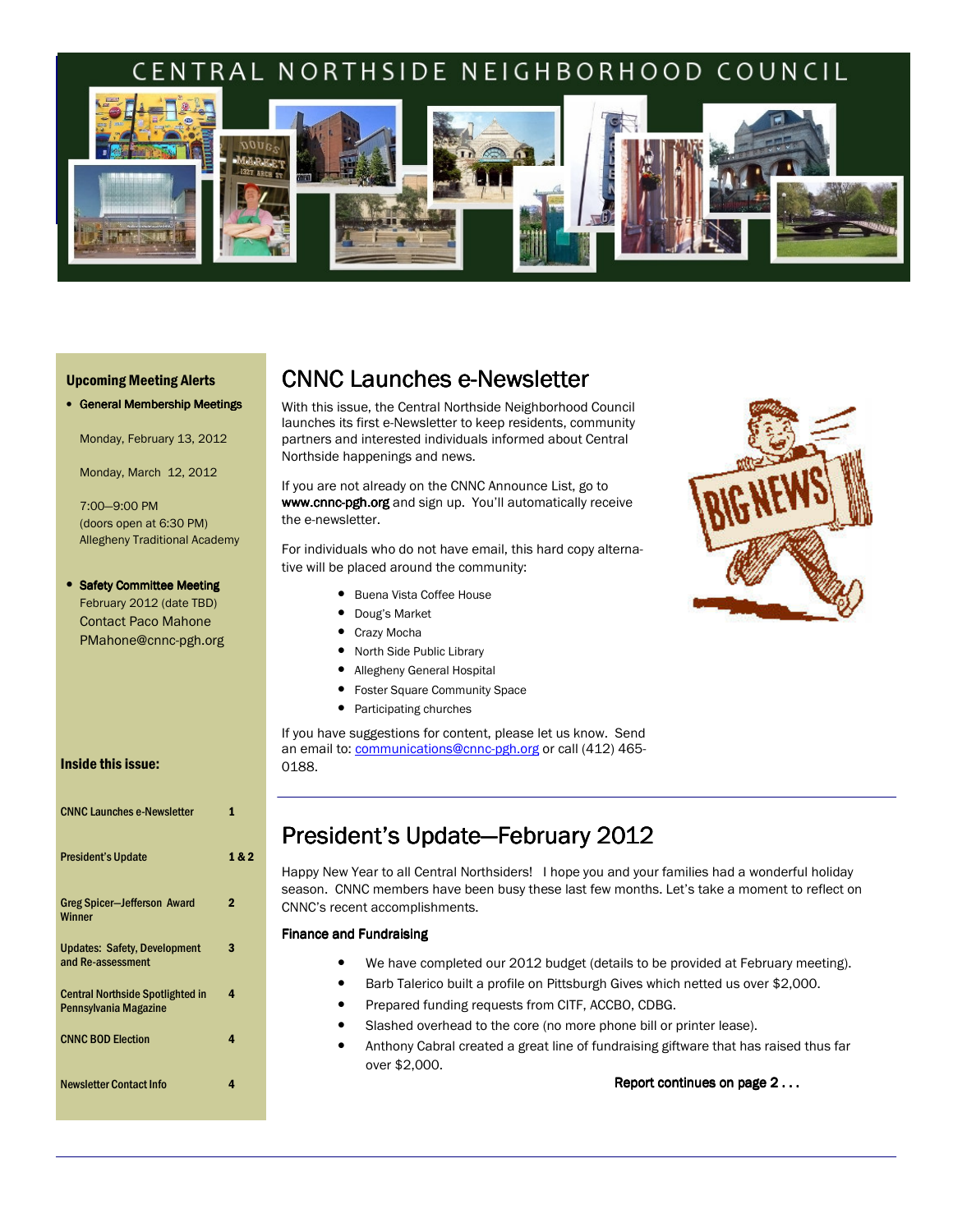### President's Report—January / February 2012 (continued)

#### Technology and Infrastructure

- Upgraded IT accounts with a Google product (FREE to non-profits) that allows archiving all important CNNC documents.
- In process of cleaning up the by-laws; work continues.

#### Development

- Assisted in and helped create an equity stake for the CNNC in the old Toula's building.
- Developed and implemented the first real policy for the sale of vacant/abandoned properties and lots.
- Attended all URA meetings concerning the Garden Theater Block.

#### Strategic Partners

**Safety** 

- Met with PPND in order to update them on our progress and needs for the future.
- Met with AGH Vice President Deb Kaplan to continue our excellent relationship.
- Greg Spicer worked with Light of Life (per the Mayor's request) to add community voices as they decide on their development plans.
- Met with Commander Brackney over Safety Concerns.
- Met with URA about safety concerns.

\_\_\_\_\_\_\_\_\_\_\_\_\_\_\_\_\_\_\_\_\_\_\_\_\_\_\_\_\_\_\_\_\_\_\_\_\_\_\_\_\_\_\_\_\_\_\_\_\_\_\_\_\_\_\_\_\_\_\_\_\_\_\_\_\_\_\_\_\_\_\_\_\_\_\_\_\_\_\_\_\_\_\_\_\_\_\_\_\_\_\_\_\_\_\_\_\_\_\_\_\_\_\_\_\_\_\_\_\_\_\_\_\_



If just one person can make a difference, just think what a few more of us can accomplish!

It's not every day that an individual receives a Jefferson Award for Public service, let alone one of our very own Central Northside Neighbors! CNNC recently learned that Dr. Greg Spicer is a recipient of this prestigious award.

The enduring goal of these awards is to recognize, inspire and activate volunteerism and public service in communities, workplaces and schools across America.

From the beginning, the Jefferson Awards has been based on a simple idea – one of the most powerful

son can make a difference. That is the heart of democracy at work.

Greg Spicer Wins Jefferson Award for Public Service

Having read those qualifications it should be no surprise that our very own Dr. Greg Spicer was recently awarded this honor.

Helping to guide a Volunteer Neighborhood organization through difficult discussions and rallying efforts toward a common goal is no easy task....however it's well worth it when the efforts begin to take shape, grow,

ideas in the world – one per-and mature into newsworthy progress!

> Please join the CNNC in congratulating Greg, and more importantly thanking him for the tireless effort he has poured into our community



Spring will be upon us soon with many exciting activities and opportunities for your involvement. Please consider volunteering your time on one of our committees - our community will be better for it!

Thank you, Chris D'Addario Chris D'Addario **CNNC President**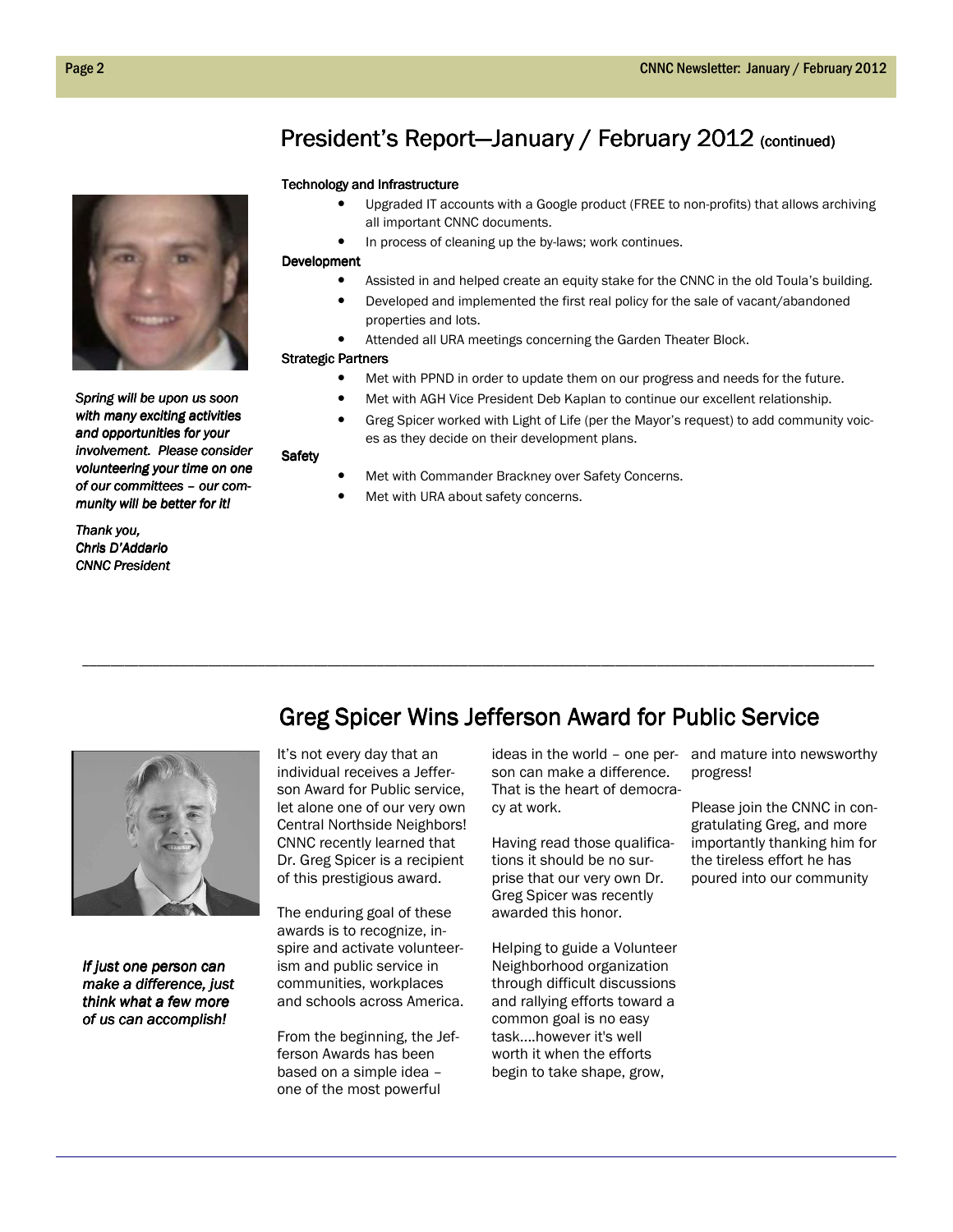Winter is here and we'll all be spending more time indoors over the next few months pining for another beautiful summer in the Mexican War Streets and the Greater North Side. While we hope this year is different, we know that the arrival of summer may bring some safety issues.

The CNNC Safety Committee, along with its neighbors, is working diligently to identify ways in which we can help to improve the safety of all who live within our neighborhood. Based on the feedback from the community as well as the information collected in the recent survey and meetings, we feel that there are things which we can accomplish.

We invite you to share your voice as we move forward.

Please come to the February 13th CNNC membership meeting and learn about the next steps in our efforts to promote and increase safety. The Safety Committee hopes that everyone will listen, chime in and walk with us. Contact Safety Committee Chair Paco Mahone for more information:

#### pmahone@cnnc-pgh.org

# Safety Update **Re-Assessment Update**

Tom Hardy offers this recap on the status of the re-assessment situation as of the end of January 2012:

- Court has delayed use of new assessment values to 2013
- If you think you have reason to file a formal appeal on the new assessed value, you may file an informal appeal by February 15, 2012 and a formal appeal by April 2, 2012.
- Appeal forms are available: call 350-4600 or go online at www.county.allegheny.pa.us/opa/aforms.aspx. Make sure the information listed for your properties is correct (square footage, # bathrooms, lot size, etc.)
- If you file an appeal make sure you have done your homework which means having examples of recent comparable sales to justify what you believe the market value of your home is.
- Realize that the formal appeal is a quasi-judicial process. Testimony will be given under oath. The taxing bodies will likely have a lawyer representing them. You are not required to have a lawyer, but you should strongly consider hiring one.
- Keep in mind that your tax bill may not go up, even if your re-assessment has. This is because the taxing bodies are required to re-set the tax rate (i.e. millage) after a reassessment.
- All of this info is subject to change because of the ongoing judicial process. Check County website for updates.

### Development Update

Big news – Mayor Luke Ravenstahl held a press

conference on Monday, January 30<sup>th</sup> at the Masonic Hall to spotlight the \$17 million "Garden Block Revitalization" project. Participating in the festivities were CNNC President Chris D'Addario and developers Wayne Zukin and Craig Totino. Also in attendance were mem-



\_\_\_\_\_\_\_\_\_\_\_\_\_\_\_\_\_\_\_\_\_\_\_\_\_\_\_\_\_\_\_\_\_\_\_\_\_\_\_\_\_\_\_\_\_\_\_\_\_\_\_\_\_\_\_\_\_\_\_\_\_\_\_\_\_\_\_\_\_\_\_\_\_\_\_\_\_\_\_\_\_\_\_\_\_\_\_\_\_\_\_\_\_\_\_\_\_\_\_\_\_\_\_\_\_\_\_\_\_\_\_\_\_

bers of the CNNC Board of Directors, local government representatives and many Central Northside residents.

A milestone was reached when Nakama announced it will be opening a second Japanese sushi bar and hibachi grille in what is now the

vacant Masonic Building. Patrons will have additional parking behind the Garden Theater and at the 500 space parking garage on Federal Street.

Construction is already under way at two buildings on Federal Street that are being stabilized and turned into new commercial space. Rehabilitation on the Garden Theater and Masonic Hall will take place this summer.

Wayne Zukin of Zukin Realty and Craig Totino of Collaborative Ventures are also in negotiations with owners of the Round Corner Cantina in Lawrenceville and the former Firehouse Lounge in the Strip District.

In other development news, we expect to hear shortly that the expansion of the National Register District to include the Garden Bock was approved by the National Park Service. And, October Development is working on plans for six new homes in the 100 block of Jacksonia Street.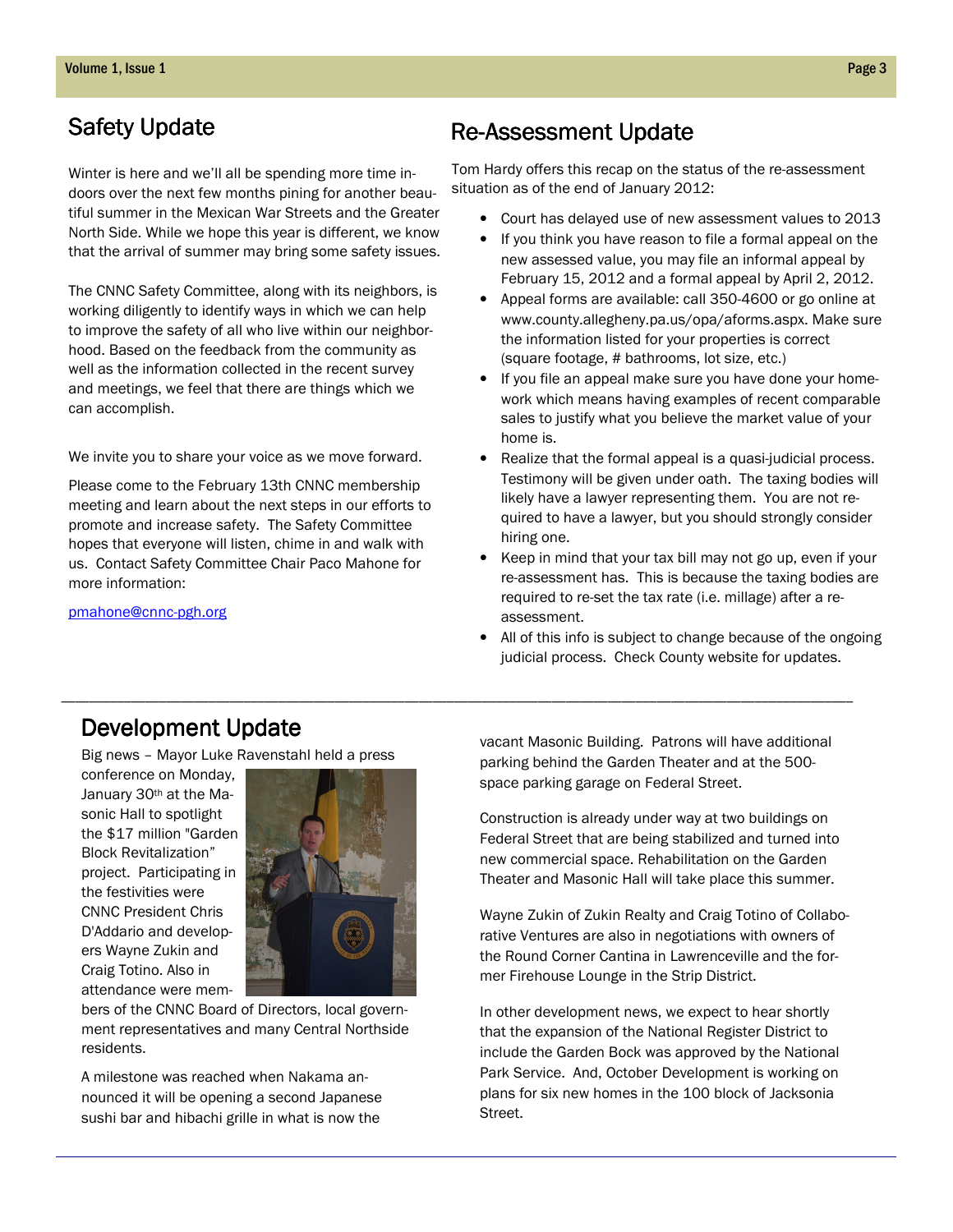# Central Northside Neighborhood Council

### Mission Statement

To enhance the lives of all Central Northside residents.

### **Vision Statement**

By end of 2015 CNNC will transform all our neighborhood's vacant lots and empty storefronts by filling them with thriving individuals, commerce and families of all kinds.

We're on the Web.

Sign up to receive bi-monthly e-newsletter at:

### www.cnnc-pgh.org

Questions or comments – contact CNNC at: 412.465.0188 Communications@cnnc-pgh.org

### It's Election Time Again. Your Neighborhood needs you!

New Perspectives. New Ideas. New Passions. New Energy – these are all things brought to the table and driven by NEW PEOPLE!

The CNNC Board of Directors has created momentum that is improving the quality of life for all our residents. We invite you to help keep the momentum going. Serving on the Board is an honor and a responsibility, for this is definitely a working board. Count on at least two meetings each month, more if you take on being a chair of a specific committee. If you possess the fairness to listen to all neighbors and the patience for your favorite issues to come to fruition, then you can reap surprising rewards and satisfaction.

In accordance with the by-laws, each member shall be entitled to one vote and is eligible to become a candidate, provided he/she is:

 $[A]$  present at the meeting,  $[B]$  has attended at least one other regular membership or special membership meeting as a dues paid member within the last twelve months, [C] is a member listed in the membership list on the record date as established in the By-Laws and  $[D]$  is current with dues.

Also in accordance with the by-laws, a member is now defined as any person, at least eighteen years old, who is current with membership dues and resides in the Central Northside Neighborhood. An individual member is eligible to cast one and only one vote or ballot per CNNC decision or election. Group members are not eligi-

### Local Writer spotlights City of Asylum and

Central Northside in Pennsylvania Magazine

Bette McDevitt, North Side freelance writer, calls the Central North Side a "cauldron of creativity" with blocks of "colorful chaos" in her article about the City of Asylum.



Read the full article published in the January/February 2012 issue of Pennsylvania Magazine or at the CNNC Website, reprinted with the permission of Pennsylvania Magazine:

www.cnnc-pgh.org/wp-content/uploads/2012/01/ asylum-pa-mag-jf2012.pdf

> ble to vote in council business, including the Board of Directors elections. Nominations will be open now through the April meeting.

> Although the board makes no endorsements of particular candidates, we think it is important that the person elected adds to the board in terms of unique skills sets, life experiences or social/cultural identity. The current board possesses a wide variety of life experiences and skill sets in areas like law, politics, business, real estate, insurance, finance, education, healthcare, human resources, travel and tourism and communications. This high level of skill has allowed the Board to function productively without the expense of a full time staff.

> Please contact our election committee if you would like more information or to suggest residents who you believe would be good candidates. You can do so via email: elections@cnnc-pgh.org.